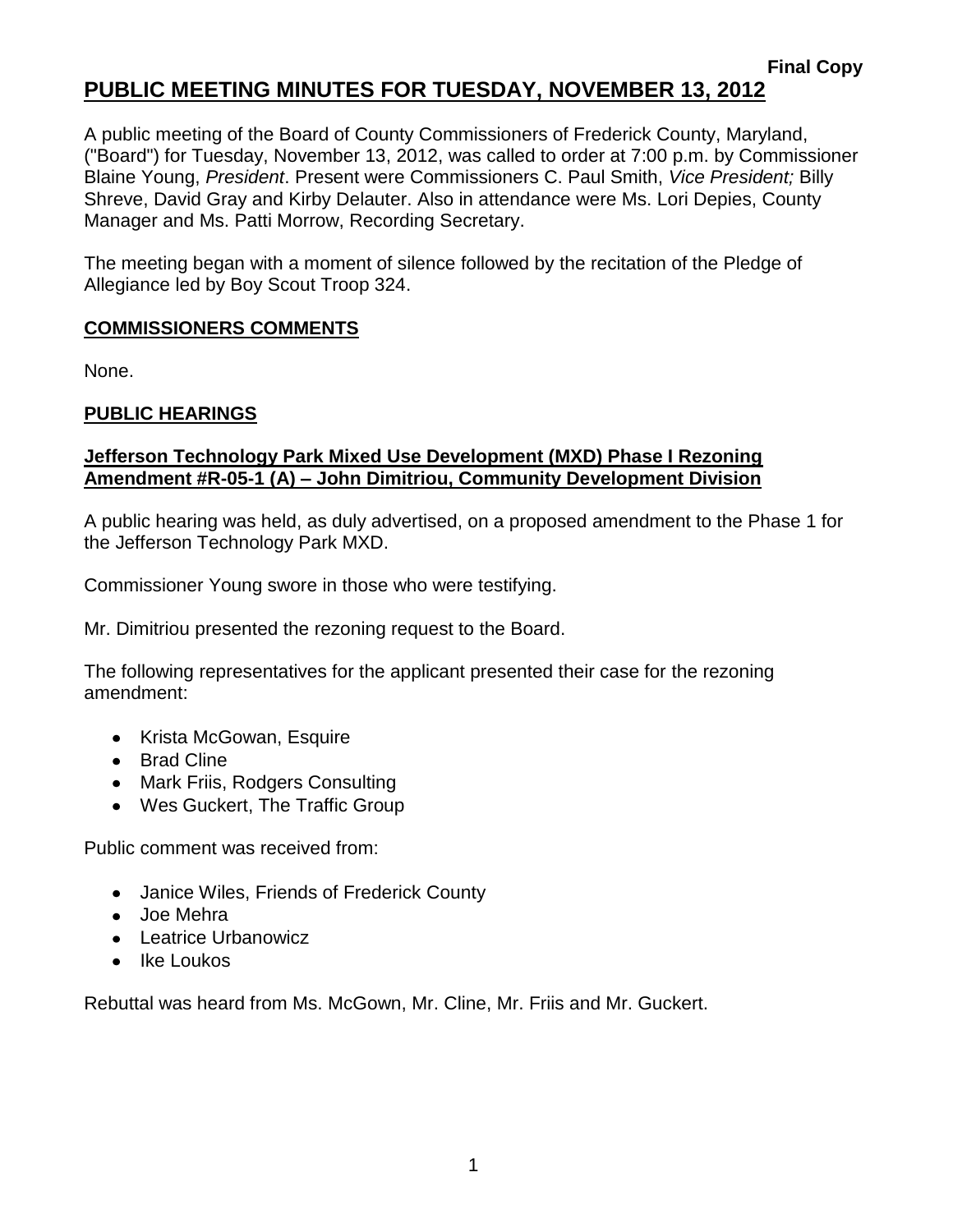# **PUBLIC MEETING MINUTES FOR TUESDAY, NOVEMBER 13, 2012**

*Motion to adopt an ordinance to approve the Jefferson Technology Park MXD Phase I Rezoning Amendment #R-05-1(A) as presented. The ordinance would be presented for signature purposes at the BOCC meeting on Thursday, November 29, 2012 – Passed 4-1.*

| <b>COMMISSIONERS</b> | <b>MOTION</b> | <b>SECOND</b> | <b>YES</b> | <b>NO</b> | <b>ABSTAIN</b> | <b>NOT PRESENT</b> |
|----------------------|---------------|---------------|------------|-----------|----------------|--------------------|
| Young                |               |               |            |           |                |                    |
| <b>Smith</b>         |               |               |            |           |                |                    |
| <b>Shreve</b>        |               |               |            |           |                |                    |
| Gray                 |               |               |            |           |                |                    |
| <b>Delauter</b>      |               |               |            |           |                |                    |

#### **Development Rights and Responsibilities Agreement (DRRA) for the Jefferson Technology Park MXD – Eric Soter, Community Development Division and Kathy Mitchell, Office of the County Attorney**

A public hearing was held, as duly advertised, to consider a DRRA for the Jefferson Technology Park MXD.

Commissioner Young swore in those who were testifying.

Mr. Soter and Ms. Mitchell briefed the Board on the proposed DRRA.

The following representatives for the applicant presented their case for a DRRA for the Jefferson Technology Park MXD:

- Krista McGowan, Esquire
- Brad Cline

Mr. Ron Burns, Community Development Division, commented on the traffic report.

There was no public comment.

*Motion to approve the DRRA with the changes presented by staff. The DRRA would be presented for signature purposes at the BOCC meeting on Thursday, November 29, 2012 – Passed 4-1.*

| <b>COMMISSIONERS</b> | <b>MOTION</b> | <b>SECOND</b> | <b>YES</b> | <b>NO</b> | <b>ABSTAIN</b> | <b>NOT PRESENT</b> |
|----------------------|---------------|---------------|------------|-----------|----------------|--------------------|
| Young                |               |               |            |           |                |                    |
| <b>Smith</b>         |               | ~             |            |           |                |                    |
| <b>Shreve</b>        |               |               |            |           |                |                    |
| Gray                 |               |               |            |           |                |                    |
| <b>Delauter</b>      |               |               |            |           |                |                    |

#### **PUBLIC COMMENTS AND/OR REQUESTS**

None.

#### **COMMISSIONER COMMENTS**

None.